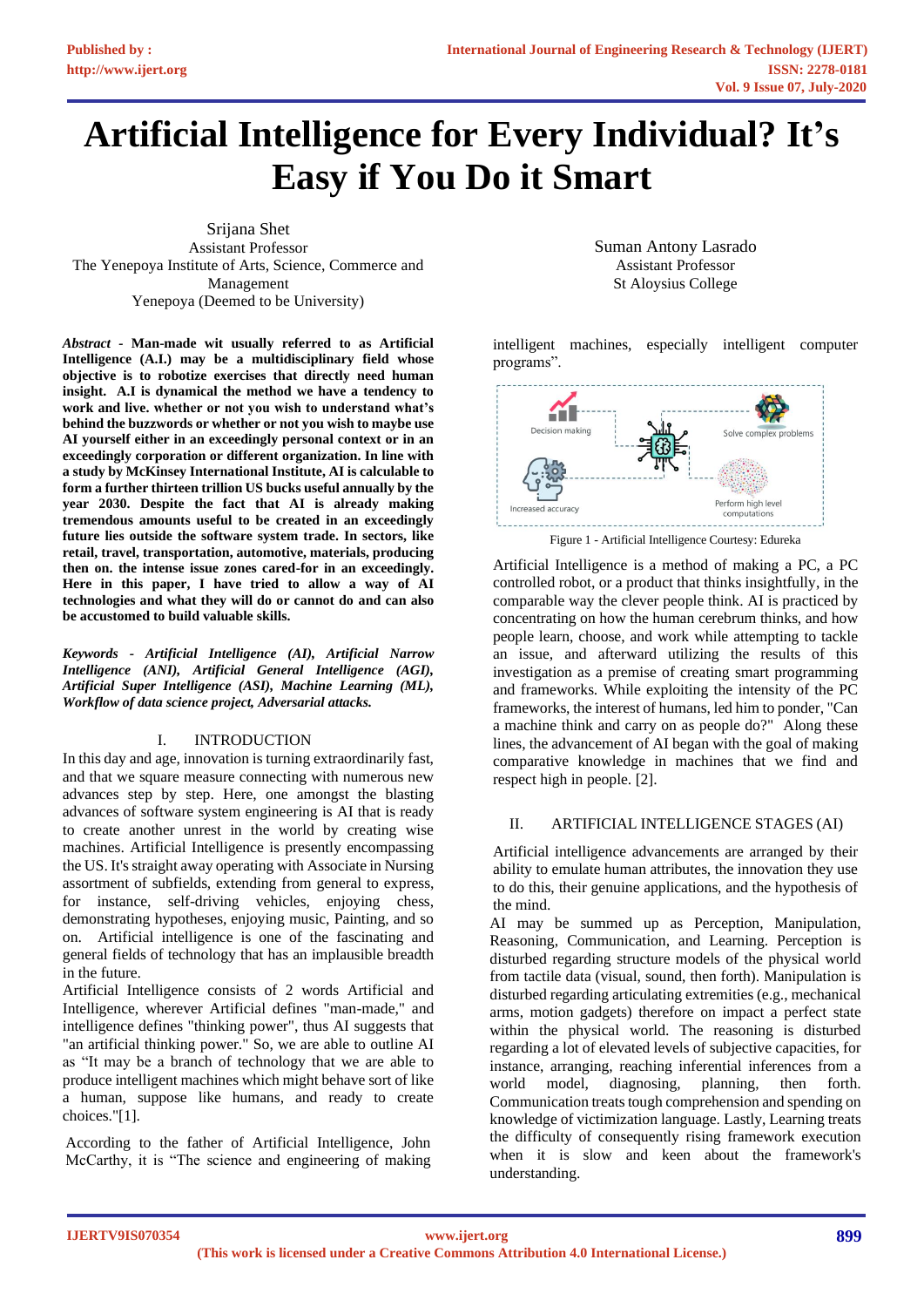Nonetheless, despite the fact that computerized reasoning is alluded to as AI in the media, there are various sorts of AI out there. These three kinds are Artificial Narrow Intelligence (ANI), Artificial General Intelligence (AGI), and Artificial Super Intelligence (ASI).



Courtesy: Javatpoint

## A. ARTIFICIAL NARROW INTELLIGENCE

Commonly called Weak AI, ANI is the phase of Artificial Intelligence including machines that can perform just a barely characterized set of explicit undertakings. At this stage, the machine doesn't have any reasoning capacity, it just plays out a lot of pre-characterized capacities.

Instances of Weak AI include Siri, Alexa, Self-driving vehicles, Alpha-Go, Sophia the humanoid, etc. Practically all the AI-based frameworks worked till this date falls under the class of Weak AI.



FIGURE 2 - ARTIFICIAL NARROW INTELLIGENCE COURTESY: EDUREKA

# B. ARTIFICIAL GENERAL INTELLIGENCE

Commonly called Strong AI, AGI is the phase in the advancement of Artificial Intelligence wherein machines will have the capacity to think and settle on choices simply like us people. As of now, there are no instances for Strong AI, but it is accepted that we will before long have the option to make machines that are as keen as people.



FIGURE 3 - ARTIFICIAL GENERAL INTELLIGENCE COURTESY: EDUREKA

Strong AI is viewed as a danger to human presence by numerous researchers, including Stephen Hawking who expressed that:

"The development of full artificial intelligence could spell the end of the human race…. It would take off on its own, and re-design itself at an ever-increasing rate. Humans, who are limited by slow biological evolution, couldn't compete and would be superseded."

## C. ARTIFICIAL SUPER INTELLIGENCE

Artificial Super Intelligence is the phase of Artificial Intelligence when the ability of PCs will outperform people. ASI is as of now a speculative circumstance as portrayed in motion pictures and sci-fi books, where machines have assumed control over the world.



Figure 4 - Artificial Super Intelligence Courtesy: Edureka

I accept that machines are not exceptionally a long way from venturing this stage taking into contemplations our present pace.

"The pace of progress in artificial intelligence (I'm not referring to narrow AI) is incredibly fast. Unless you have direct exposure to groups like Deepmind, you have no idea how fast—it is growing at a pace close to exponential. The risk of something seriously dangerous happening is in the five-year timeframe. 10 years at most." —Elon Musk quotes.

## III. MACHINE LEARNING

The rise of AI has been generally determined by one apparatus in AI called machine learning. The most generally utilized kind of machine learning is a sort of AI that learns A to B, or contribution to yield mappings. This is called supervised learning. How about we see a few models. On the off chance that the info A is an email and the output B is email spam or not, zero one. At that point this is the center bit of AI used to manufacture a spam channel. Or on the other hand if the information is an audio clip, and the AI's main responsibility is to yield the content transcript, at that point this is speech recognition. More models, on the off chance that you need to enter English and have it yield an alternate language, Chinese, Spanish, something different, at that point this is a machine translation. Or on the other hand the most worthwhile type of supervised learning, of this sort of AI, perhaps be internet promoting, where all the huge online advertisement stages have a bit of AI that inputs some data about an advertisement, and some data about you, and attempts to make sense of, will you click on this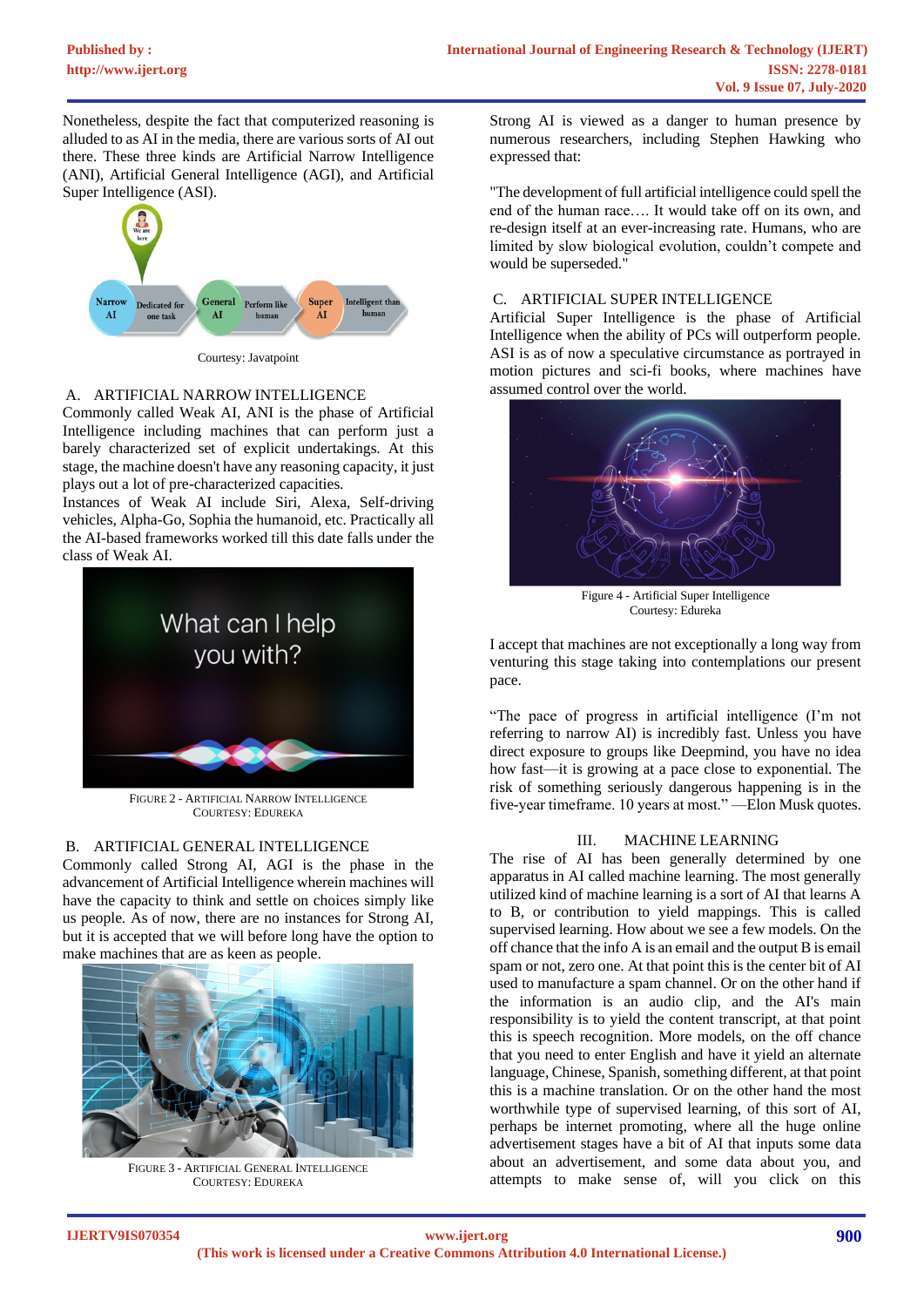advertisement or not? By indicating to you the advertisements you're well on the way to tap on, this ends up being exceptionally worthwhile. Perhaps not the most motivating application, yet positively having a huge economic effect today. Or then again on the off chance that you need to assemble a self-driving vehicle, one of the key bits of AI is in the AI that takes as information a picture, and some data from their radar, or from different sensors, and yield the situation of different vehicles, so your self-driving vehicle can maintain a strategic distance from different vehicles. Presently, supervised learning has been around for a long time. In any case, it's truly taken off over the most recent couple of years. Why would that be? Suppose on the horizontal axis you plot the measure of information you have for an assignment. Thus, for discourse acknowledgment, this may be the measure of sound information and transcripts you have. In a great deal of enterprises, the measure of information you approach has truly become in the course of the most recent few decades. Because of the rise of the Internet, the rise of PCs. A ton of what used to state bits of paper are presently rather recorded on a computerized PC. Along these lines, we've recently been getting an ever increasing number of information. Presently, suppose on the vertical axis you plot the exhibition of an AI framework. For reasons unknown, on the off chance that you utilize a customary AI framework, at that point the exhibition would develop this way, that as you feed in more information is execution shows signs of improvement. In any case, past a specific point, it didn't beat that. So maybe your discourse acknowledgment framework didn't get substantially more exact, or your internet promoting framework didn't get significantly more precise that is indicating the most important advertisements, even as you show the more information. Computer based intelligence has truly taken off as of late because of the rise of neural systems and profound learning.

# IV. WORKFLOW OF DATA SCIENCE PROJECT

Assume you are beginning another information science venture (which could either be a short examination of one dataset, or a complex multi-year joint effort). In what capacity ought to sort out your work process? Where do you put your information and code? What instruments do you use and why? As a rule, what would it be advisable for you to think about before making a plunge into your information? In the product building industry such inquiries have some ordinarily known answers. Although each product organization may have its one of a kind attributes and characteristics, the center procedures in the vast majority of them depend on the equivalent set up standards, practices and apparatuses.

[4]. For the most part, data students frequently ask us inquiries like "what does a Data Scientist do?". Or then again "what does a day in the information science life resemble?" These inquiries are tricky. The appropriate response can differ by job and company.



# **Stage 1: Frame the problem**

The primary thing you need to do before you tackle an issue is to characterize precisely what it is. You should have the option to make an interpretation of information inquiries into something noteworthy.

You'll frequently get uncertain contributions from the individuals who have issues. You'll need to build up the instinct to transform scant contributions to noteworthy yields and to pose the inquiries that no one else is inquiring.

Let's assume you're taking care of an issue for the VP Sales of your organization. You should begin by understanding their objectives and the basic why behind their information questions. Before you can begin considering arrangements, you'll need to work with them to obviously characterize the issue. An extraordinary method to do this is to pose the correct inquiries. You should then make sense of what the business procedure resembles, and who the clients are. You need however much setting as could reasonably be expected for your numbers to become experiences.

You ought to pose inquiries like the accompanying:

Who are the clients?

For what reason would they say they are purchasing our item?

How would we anticipate if a client is going to purchase our item?

What is not the same as fragments who are performing admirably and those that are performing beneath desires?

What amount of cash will we lose on the off chance that we don't effectively offer the item to these gatherings?

In light of your inquiries, the VP Sales may uncover that they need to comprehend why certain portions of clients have purchased not exactly anticipated. Their ultimate objective may be to decide if to keep on putting resources into these sections, or de-organize them. You'll need to tailor your examination to that issue, and uncover bits of knowledge that can bolster either end.

It's significant that toward the finish of this stage, you have the entirety of the data and setting you have to take care of this issue.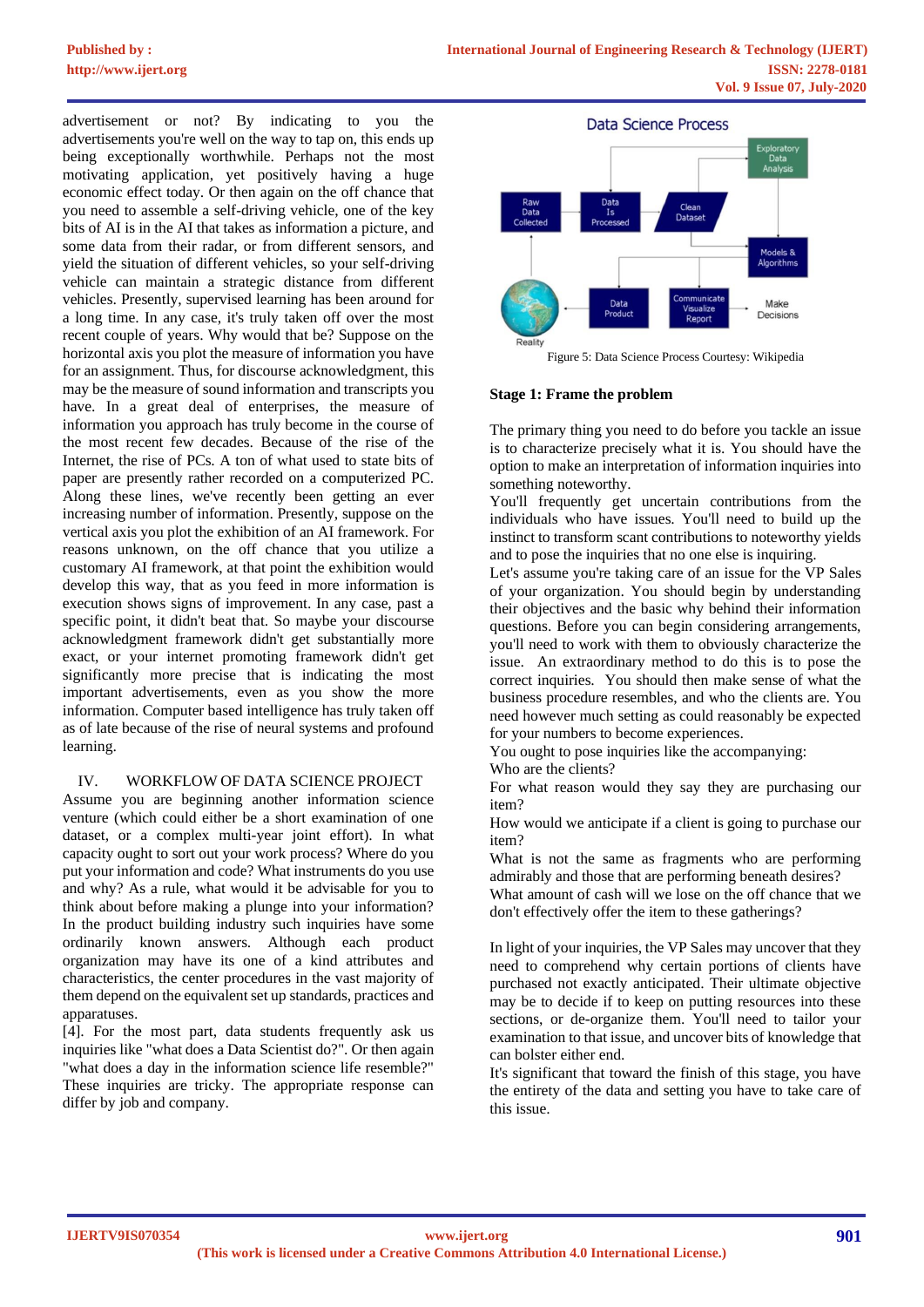#### **Stage 2: Collect the raw data required for your problem**

When you've characterized the issue, you'll need information to give you the bits of knowledge expected to turn the issue around with an answer. This piece of the procedure includes thoroughly considering what information you'll need and discovering approaches to get that information, regardless of whether it's questioning inward databases, or buying outer datasets.

You may discover that your organization stores the entirety of their business information in a CRM or a client relationship the board programming platform. You can trade the CRM information in a CSV document for additional examination.

#### **Stage 3: Process the data for analysis**

Since you have the entirety of the crude information, you'll have to process it before you can do any investigation. As a rule, information can be very chaotic, particularly on the off chance that it hasn't been all around kept up. You'll see mistakes that will degenerate your investigation: values set to invalid however they truly are zero, copy esteems, and missing qualities. It's dependent upon you to experience and check your information to ensure you'll get precise bits of knowledge.

You'll need to check for the accompanying basic blunders:

Missing qualities, maybe clients without an underlying contact date

Ruined qualities, for example, invalid sections

Timezone contrasts, maybe your database doesn't consider the diverse timezones of your clients

Date extend mistakes, maybe you'll have dates that has neither rhyme nor reason, for example, information enrolled from before deals began

You'll have to glance through totals of your document lines and sections and test some test esteems to check whether your qualities bode well. On the off chance that you distinguish something that doesn't bode well, you'll have to expel that information or supplant it with a default esteem. You'll have to utilize your instinct here: if a client doesn't have an underlying contact date, does it bode well to state that there was NO underlying contact date? Or on the other hand do you need to chase down the VP Sales and inquire as to whether anyone has information on the client's missing beginning contact dates?

When you're finished working with those inquiries and cleaning your information, you'll be prepared for exploratory data analysis (EDA).

#### **Stage 4: Explore the data**

At the point when your information is perfect, you'll begin playing with it!

The trouble here isn't thinking of thoughts to test, it's coming up with thoughts that are probably going to transform into bits of knowledge. You'll have a fixed cutoff time for your information science venture (your VP Sales is presumably

looking out for your examination enthusiastically!), so you'll need to organize your inquiries. '

You'll need to take a gander at the absolute most fascinating examples that can help clarify why deals are decreased for this gathering. You may see that they don't in general will be dynamic via web-based networking media, with not many of them having Twitter or Facebook accounts. You may likewise see that the greater part of them are more established than your general crowd. From that you can start to follow designs you can break down more profoundly.

#### **Stage 5: Perform in-depth analysis**

This progression of the procedure is the place you will need to apply your measurable, scientific and mechanical information and influence the entirety of the information science instruments available to you to crunch the information and discover each understanding you can.

For this situation, you may need to make a prescient model that contrasts your failing to meet expectations gathering and your normal client. You may discover that the age and internet based life action are huge factors in foreseeing who will purchase the item.

On the off chance that you'd posed a ton of the correct inquiries while surrounding your concern, you may understand that the organization has been focusing intensely via web-based networking media advertising endeavors, with informing that is focused on more youthful crowds. You would realize that specific socio economics incline toward being reached by phone instead of by online networking. You start to perceive how the manner in which the item has been promoted is essentially influencing deals: possibly this difficult gathering is certainly not an act of futility! An adjustment in strategies from online networking showcasing to additional in-person associations could make a huge difference to improve things. This is something you'll need to banner to your VP Sales.

You would now be able to consolidate those subjective experiences with information from your quantitative examination to make a story that moves individuals to activity.

#### **Stage 6: Communicate results of the analysis**

It's significant that the VP Sales comprehend why the experiences you've revealed are significant. Eventually, you've been called upon to make an answer all through the information science process. Legitimate correspondence will mean the contrast among activity and inaction on your recommendations.

#### V. ADVERSARIAL ATTACKS

Despite the fact that cutting edge AI is extraordinarily ground-breaking, one of the impediments of current AI innovations, particularly deep learning is that occasionally it tends to be tricked. Specifically, present day AI frameworks are once in a while powerless to adversarial attacks, on the